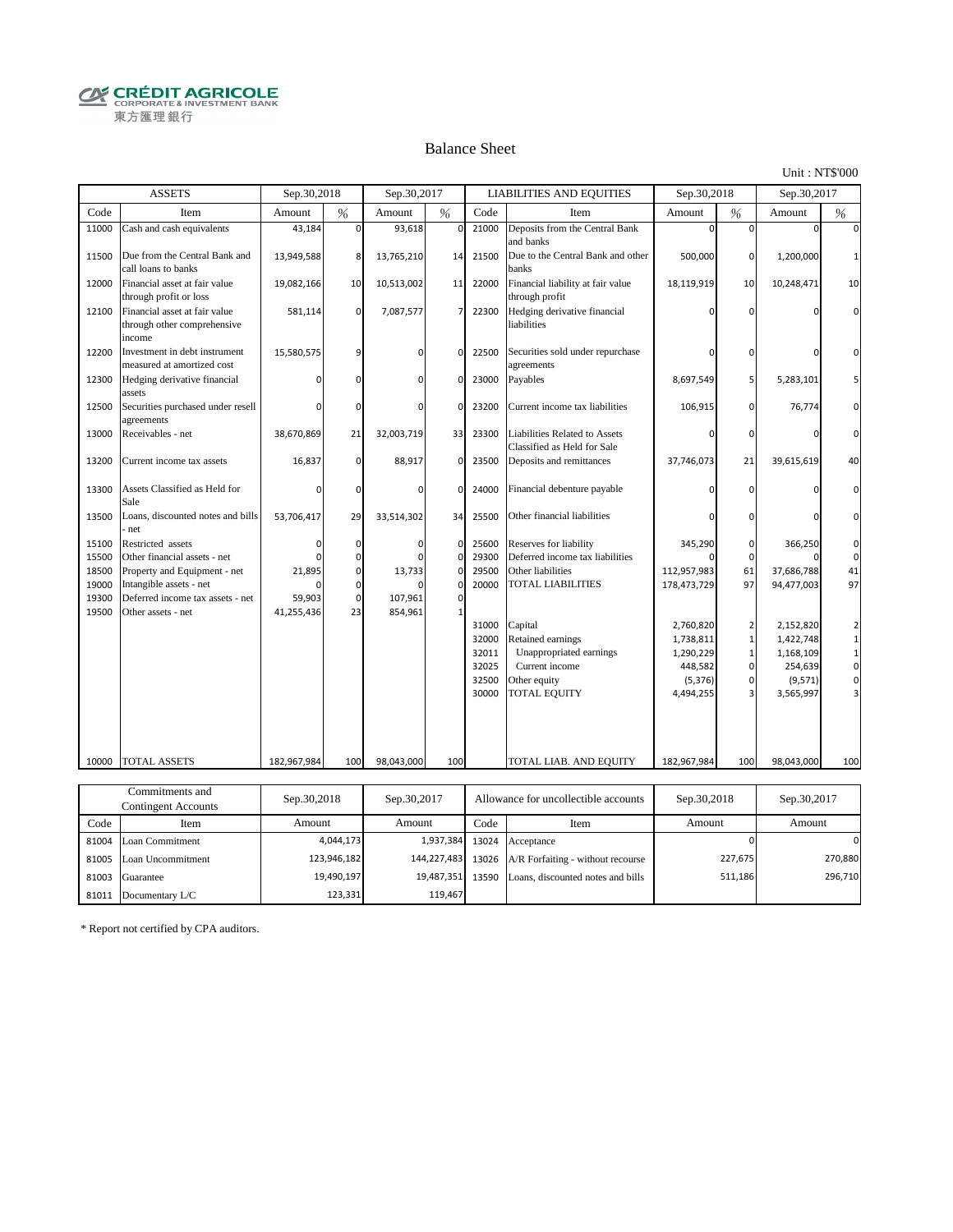**CRÉDIT AGRICOLE** 東方匯理銀行

### Consolidate Income Statement

Unit : NT\$'000

|       |                                                                                   | Jan.-Sep., 2018 |              | Jan.-Sep., 2017 |             |             |
|-------|-----------------------------------------------------------------------------------|-----------------|--------------|-----------------|-------------|-------------|
| 代碼    | 目<br>項                                                                            | Amount          | $\%$         | Amount          | $\%$        | Variable %  |
| 41000 | Interest income                                                                   | 1,264,816       | 124          | 868,182         | 120         | 46          |
| 51000 | Interest expense                                                                  | (1,534,610)     | (150)        | (835, 501)      | (115)       | 84          |
|       | Net interest (expense) income                                                     | (269, 794)      | (26)         | 32,681          | 5           | (926)       |
|       | Other operating income                                                            |                 |              |                 |             |             |
|       | Commission income                                                                 | 91,709          | 9            | 78,420          | 11          | 17          |
|       | Gain (loss) on financial assets or liabilities                                    | 649,557         | 64           | (1,471,136)     | (203)       | (144)       |
|       | measured at fair value through profit and loss                                    |                 |              |                 |             |             |
|       | Gain (loss) on debt instrument at fair value through other                        | (2,634)         | 0            | (24, 362)       | (3)         | (89)        |
|       | comprehensive income<br>Gain (loss) on financial asset measured at amortized cost | 7,203           | 1            | 0               | $\mathbf 0$ | 0           |
|       | Foreign exchange gains (losses) - net                                             | 243,886         | 24           | 1,886,232       | 261         | (87)        |
|       | Impairment loss on assets (reversal of                                            | (1,856)         | 0            | $\mathbf 0$     | $\mathbf 0$ | $\mathbf 0$ |
|       | impairment loss on assets)                                                        |                 |              |                 |             |             |
|       | Others                                                                            | 302,253         | 30           | 222,068         | 31          | 36          |
|       | Net income                                                                        | 1,020,324       | 102          | 723,903         | 102         | 41          |
| 58200 | Bad debt expenses                                                                 | 66,993          | 7            | 115,910         | 16          | (42)        |
|       | Operating expenses                                                                |                 |              |                 |             |             |
| 58500 | Employee benefits                                                                 | (224, 765)      | (22)         | (250, 515)      | (35)        | (10)        |
| 59000 | Depreciation and amortization expense                                             | (2,799)         | 0            | (1,654)         | $\mathbf 0$ | 69          |
| 59500 | Other general and administrative expenses                                         | (305,099)       | (30)         | (241, 321)      | (33)        | 26          |
|       | Consolidated income (loss) from continuing operations before                      | 554,654         | 54           | 346,323         | 48          | 60          |
|       | income tax                                                                        |                 |              |                 |             |             |
| 61003 | Consolidated income (loss) from continuing operations - Income                    | (106, 072)      | (10)         | (91, 684)       | (13)        | 16          |
|       | tax (expense) benefit                                                             |                 |              |                 |             |             |
|       | Consolidated income (loss) from continuing operations - after<br>income tax       | 448,582         | 44           | 254,639         | 35          | 76          |
| 62500 | Income (loss) from discontinued operations                                        |                 | 0            | 0               | $\mathbf 0$ | 0           |
|       | Net income (loss)                                                                 | 448,582         | 44           | 254,639         | 35          | 76          |
|       |                                                                                   |                 |              |                 |             |             |
|       | Other comprehensive income                                                        |                 |              |                 |             |             |
|       | 65201 Remeasurement of defined benift plans                                       | 0               | 0            | 0               | $\mathbf 0$ | 0           |
|       | 65301 Exchange differences on cumulative translation adjustments                  | (1, 196)        | $\mathbf 0$  | (8,042)         | (1)         | (85)        |
| 65308 | Unrealized gain (loss) on debt instrument at fair value through                   | 12,744          | 1            | 789             | 0           | 1,515       |
|       | other comprehensive income                                                        |                 |              |                 |             |             |
|       | 65310 Gain on reversal of impairment loss on debt instrument at fair              | 143             | 0            | 0               | 0           | 0           |
| 65320 | value through other comprehensive income<br>Other comprehensive income after tax  | 0               | 0            | 0               | $\mathbf 0$ | 0           |
| 65000 | Total other comprehensive income                                                  | 11,690          | $\mathbf{1}$ | (7, 253)        | (1)         | (261)       |
|       |                                                                                   |                 |              |                 |             |             |
|       | Net income belong to:                                                             |                 |              |                 |             |             |
|       | Owners' equity                                                                    | 448,582         | 44           | 254,639         | 35          | 76          |
|       | Non-controlling Interests                                                         |                 |              |                 |             |             |
|       |                                                                                   |                 |              |                 |             |             |
|       | Total other comprehensive income belong to:                                       |                 |              |                 |             |             |
|       | Owners' equity                                                                    | 460,273         | 45           | 247,386         | 34          | 86          |
|       | Non-controlling Interests                                                         |                 |              |                 |             |             |

\* Report not certified by CPA auditors.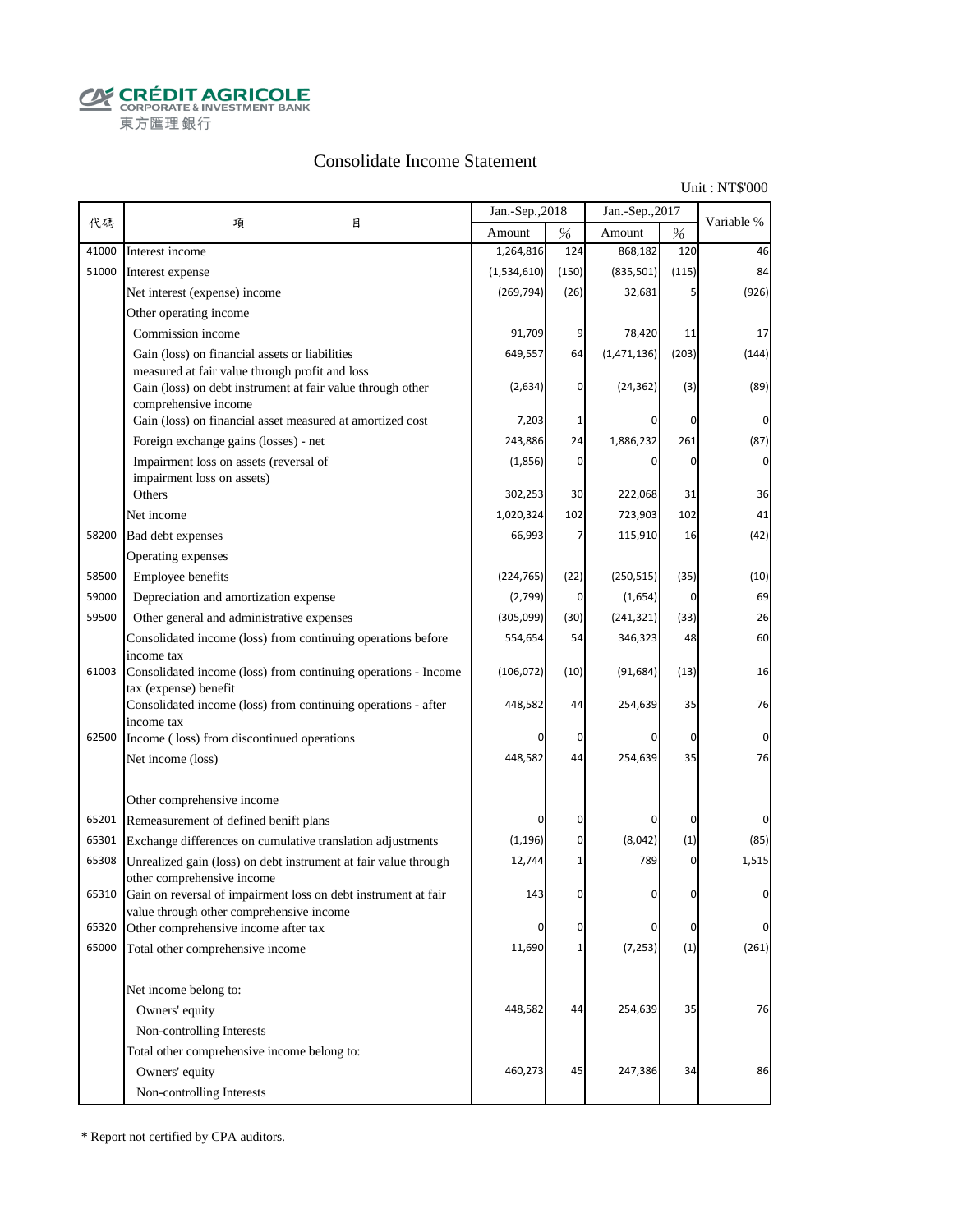

### Information on fair value hierarchy of financial instruments

Unit : NT\$'000

| Total<br>Level 1<br>Level 2<br>Level 3<br>Total<br>Level 2<br>Level 3<br>Level 1<br>303,367<br>303,367<br>1,003,485<br>1,003,485<br>303,367<br>303,367<br>1,003,485<br>1,003,485<br>Held for trading financial asset<br>Equity investment<br>1,003,485<br>303,367<br>303,367<br>1,003,485<br>Bond investment<br>Others<br>Financial assets designated at fair value<br>through profit or loss on initial recognition<br>7,087,577<br>580,971<br>580,971<br>3,551,454<br>3,536,123<br>Equity investment<br>580,971<br>580,971<br>6,537,544<br>3,551,454<br>2,986,090<br>Bond investment<br>550,033<br>550,033<br>Others<br>9,645,146<br>15,580,575<br>5,935,429<br>Equity investment<br>Bond investment<br>10,430,575<br>4,495,146<br>5,935,429<br>5,150,000<br>5,150,000<br>Others<br>Liabilities<br>Financial liabilities designated at fair value<br>$\overline{\phantom{a}}$<br>through profit or loss<br>Held for trading financial liabilities<br>Financial liabilities designated at fair value<br>through profit or loss on initial recognition<br>Derivatives financial instruments<br>Asset<br>Financial assets designated at fair value<br>18,778,799<br>18,778,799<br>9,509,517<br>9,509,517<br>through profit or loss<br>Hedging derivative financial assets<br><b>Liabilities</b><br>18,119,919<br>18,119,919<br>10,248,471<br>10,248,471<br>Financial liabilities designated at fair value<br>through profit or loss<br>٠ | Instrument item meansured at fair value     | Sep.30,2018 |  | Sep.30,2017 |  |  |  |
|-----------------------------------------------------------------------------------------------------------------------------------------------------------------------------------------------------------------------------------------------------------------------------------------------------------------------------------------------------------------------------------------------------------------------------------------------------------------------------------------------------------------------------------------------------------------------------------------------------------------------------------------------------------------------------------------------------------------------------------------------------------------------------------------------------------------------------------------------------------------------------------------------------------------------------------------------------------------------------------------------------------------------------------------------------------------------------------------------------------------------------------------------------------------------------------------------------------------------------------------------------------------------------------------------------------------------------------------------------------------------------------------------------------------------------------------|---------------------------------------------|-------------|--|-------------|--|--|--|
|                                                                                                                                                                                                                                                                                                                                                                                                                                                                                                                                                                                                                                                                                                                                                                                                                                                                                                                                                                                                                                                                                                                                                                                                                                                                                                                                                                                                                                         |                                             |             |  |             |  |  |  |
|                                                                                                                                                                                                                                                                                                                                                                                                                                                                                                                                                                                                                                                                                                                                                                                                                                                                                                                                                                                                                                                                                                                                                                                                                                                                                                                                                                                                                                         | Non-derivative financial instruments        |             |  |             |  |  |  |
|                                                                                                                                                                                                                                                                                                                                                                                                                                                                                                                                                                                                                                                                                                                                                                                                                                                                                                                                                                                                                                                                                                                                                                                                                                                                                                                                                                                                                                         | Asset                                       |             |  |             |  |  |  |
|                                                                                                                                                                                                                                                                                                                                                                                                                                                                                                                                                                                                                                                                                                                                                                                                                                                                                                                                                                                                                                                                                                                                                                                                                                                                                                                                                                                                                                         | Financial assets designated at fair value   |             |  |             |  |  |  |
|                                                                                                                                                                                                                                                                                                                                                                                                                                                                                                                                                                                                                                                                                                                                                                                                                                                                                                                                                                                                                                                                                                                                                                                                                                                                                                                                                                                                                                         | through profit or loss                      |             |  |             |  |  |  |
|                                                                                                                                                                                                                                                                                                                                                                                                                                                                                                                                                                                                                                                                                                                                                                                                                                                                                                                                                                                                                                                                                                                                                                                                                                                                                                                                                                                                                                         |                                             |             |  |             |  |  |  |
|                                                                                                                                                                                                                                                                                                                                                                                                                                                                                                                                                                                                                                                                                                                                                                                                                                                                                                                                                                                                                                                                                                                                                                                                                                                                                                                                                                                                                                         |                                             |             |  |             |  |  |  |
|                                                                                                                                                                                                                                                                                                                                                                                                                                                                                                                                                                                                                                                                                                                                                                                                                                                                                                                                                                                                                                                                                                                                                                                                                                                                                                                                                                                                                                         |                                             |             |  |             |  |  |  |
|                                                                                                                                                                                                                                                                                                                                                                                                                                                                                                                                                                                                                                                                                                                                                                                                                                                                                                                                                                                                                                                                                                                                                                                                                                                                                                                                                                                                                                         |                                             |             |  |             |  |  |  |
|                                                                                                                                                                                                                                                                                                                                                                                                                                                                                                                                                                                                                                                                                                                                                                                                                                                                                                                                                                                                                                                                                                                                                                                                                                                                                                                                                                                                                                         |                                             |             |  |             |  |  |  |
|                                                                                                                                                                                                                                                                                                                                                                                                                                                                                                                                                                                                                                                                                                                                                                                                                                                                                                                                                                                                                                                                                                                                                                                                                                                                                                                                                                                                                                         |                                             |             |  |             |  |  |  |
|                                                                                                                                                                                                                                                                                                                                                                                                                                                                                                                                                                                                                                                                                                                                                                                                                                                                                                                                                                                                                                                                                                                                                                                                                                                                                                                                                                                                                                         | Financial asset at fair value through other |             |  |             |  |  |  |
|                                                                                                                                                                                                                                                                                                                                                                                                                                                                                                                                                                                                                                                                                                                                                                                                                                                                                                                                                                                                                                                                                                                                                                                                                                                                                                                                                                                                                                         | comprehensive income                        |             |  |             |  |  |  |
|                                                                                                                                                                                                                                                                                                                                                                                                                                                                                                                                                                                                                                                                                                                                                                                                                                                                                                                                                                                                                                                                                                                                                                                                                                                                                                                                                                                                                                         |                                             |             |  |             |  |  |  |
|                                                                                                                                                                                                                                                                                                                                                                                                                                                                                                                                                                                                                                                                                                                                                                                                                                                                                                                                                                                                                                                                                                                                                                                                                                                                                                                                                                                                                                         |                                             |             |  |             |  |  |  |
|                                                                                                                                                                                                                                                                                                                                                                                                                                                                                                                                                                                                                                                                                                                                                                                                                                                                                                                                                                                                                                                                                                                                                                                                                                                                                                                                                                                                                                         |                                             |             |  |             |  |  |  |
|                                                                                                                                                                                                                                                                                                                                                                                                                                                                                                                                                                                                                                                                                                                                                                                                                                                                                                                                                                                                                                                                                                                                                                                                                                                                                                                                                                                                                                         | Investment in debt instrument measured at   |             |  |             |  |  |  |
|                                                                                                                                                                                                                                                                                                                                                                                                                                                                                                                                                                                                                                                                                                                                                                                                                                                                                                                                                                                                                                                                                                                                                                                                                                                                                                                                                                                                                                         | amortized cost                              |             |  |             |  |  |  |
|                                                                                                                                                                                                                                                                                                                                                                                                                                                                                                                                                                                                                                                                                                                                                                                                                                                                                                                                                                                                                                                                                                                                                                                                                                                                                                                                                                                                                                         |                                             |             |  |             |  |  |  |
|                                                                                                                                                                                                                                                                                                                                                                                                                                                                                                                                                                                                                                                                                                                                                                                                                                                                                                                                                                                                                                                                                                                                                                                                                                                                                                                                                                                                                                         |                                             |             |  |             |  |  |  |
|                                                                                                                                                                                                                                                                                                                                                                                                                                                                                                                                                                                                                                                                                                                                                                                                                                                                                                                                                                                                                                                                                                                                                                                                                                                                                                                                                                                                                                         |                                             |             |  |             |  |  |  |
|                                                                                                                                                                                                                                                                                                                                                                                                                                                                                                                                                                                                                                                                                                                                                                                                                                                                                                                                                                                                                                                                                                                                                                                                                                                                                                                                                                                                                                         |                                             |             |  |             |  |  |  |
|                                                                                                                                                                                                                                                                                                                                                                                                                                                                                                                                                                                                                                                                                                                                                                                                                                                                                                                                                                                                                                                                                                                                                                                                                                                                                                                                                                                                                                         |                                             |             |  |             |  |  |  |
|                                                                                                                                                                                                                                                                                                                                                                                                                                                                                                                                                                                                                                                                                                                                                                                                                                                                                                                                                                                                                                                                                                                                                                                                                                                                                                                                                                                                                                         |                                             |             |  |             |  |  |  |
|                                                                                                                                                                                                                                                                                                                                                                                                                                                                                                                                                                                                                                                                                                                                                                                                                                                                                                                                                                                                                                                                                                                                                                                                                                                                                                                                                                                                                                         |                                             |             |  |             |  |  |  |
|                                                                                                                                                                                                                                                                                                                                                                                                                                                                                                                                                                                                                                                                                                                                                                                                                                                                                                                                                                                                                                                                                                                                                                                                                                                                                                                                                                                                                                         |                                             |             |  |             |  |  |  |
|                                                                                                                                                                                                                                                                                                                                                                                                                                                                                                                                                                                                                                                                                                                                                                                                                                                                                                                                                                                                                                                                                                                                                                                                                                                                                                                                                                                                                                         |                                             |             |  |             |  |  |  |
|                                                                                                                                                                                                                                                                                                                                                                                                                                                                                                                                                                                                                                                                                                                                                                                                                                                                                                                                                                                                                                                                                                                                                                                                                                                                                                                                                                                                                                         |                                             |             |  |             |  |  |  |
|                                                                                                                                                                                                                                                                                                                                                                                                                                                                                                                                                                                                                                                                                                                                                                                                                                                                                                                                                                                                                                                                                                                                                                                                                                                                                                                                                                                                                                         |                                             |             |  |             |  |  |  |
|                                                                                                                                                                                                                                                                                                                                                                                                                                                                                                                                                                                                                                                                                                                                                                                                                                                                                                                                                                                                                                                                                                                                                                                                                                                                                                                                                                                                                                         |                                             |             |  |             |  |  |  |
|                                                                                                                                                                                                                                                                                                                                                                                                                                                                                                                                                                                                                                                                                                                                                                                                                                                                                                                                                                                                                                                                                                                                                                                                                                                                                                                                                                                                                                         |                                             |             |  |             |  |  |  |
|                                                                                                                                                                                                                                                                                                                                                                                                                                                                                                                                                                                                                                                                                                                                                                                                                                                                                                                                                                                                                                                                                                                                                                                                                                                                                                                                                                                                                                         |                                             |             |  |             |  |  |  |
|                                                                                                                                                                                                                                                                                                                                                                                                                                                                                                                                                                                                                                                                                                                                                                                                                                                                                                                                                                                                                                                                                                                                                                                                                                                                                                                                                                                                                                         |                                             |             |  |             |  |  |  |
|                                                                                                                                                                                                                                                                                                                                                                                                                                                                                                                                                                                                                                                                                                                                                                                                                                                                                                                                                                                                                                                                                                                                                                                                                                                                                                                                                                                                                                         |                                             |             |  |             |  |  |  |
|                                                                                                                                                                                                                                                                                                                                                                                                                                                                                                                                                                                                                                                                                                                                                                                                                                                                                                                                                                                                                                                                                                                                                                                                                                                                                                                                                                                                                                         |                                             |             |  |             |  |  |  |
|                                                                                                                                                                                                                                                                                                                                                                                                                                                                                                                                                                                                                                                                                                                                                                                                                                                                                                                                                                                                                                                                                                                                                                                                                                                                                                                                                                                                                                         | Hedging derivative financial liabilities    |             |  |             |  |  |  |

#### Financial asset changes in fair value measurement level 3

|                                               |           |                       |                |                 |                        |                |                        | Unit: NT\$'000             |
|-----------------------------------------------|-----------|-----------------------|----------------|-----------------|------------------------|----------------|------------------------|----------------------------|
|                                               | Beginning | Profit/Loss valuation |                |                 | Increase during period |                | Decrease during period |                            |
| Item                                          | retained  | Income                | Other comprehe | Buy in or issue | Transfers to           | Sale, disposal | Converted out          | Ending retained<br>earning |
|                                               | earnging  | statement             | income         |                 | Level 3                | or settlement  | from Level 3           |                            |
| Financial assets designated at fair value     |           |                       |                |                 |                        |                |                        |                            |
| through profit or loss                        |           |                       |                |                 |                        |                |                        |                            |
| Held for trading financial assets             |           |                       |                |                 |                        |                |                        |                            |
| Financial assets designated at fair value     |           |                       |                |                 |                        |                |                        |                            |
| through profit or loss on initial recognition |           |                       |                |                 |                        |                |                        |                            |
| Financial asset at fair value through other   |           |                       |                |                 |                        |                |                        |                            |
| comprehensive income                          |           |                       |                |                 |                        |                |                        |                            |
| Investment in debt instrument measured at     |           |                       |                |                 |                        |                |                        |                            |
| amortized cost                                |           |                       |                |                 |                        |                |                        |                            |
| Hedging derivative financial assets           |           |                       |                |                 |                        |                |                        |                            |
|                                               |           |                       |                |                 |                        |                |                        |                            |

### Financial liabilities changes in fair value measurement level 3

|                                                |                      |                                                                  |  |                         |                                 |                               | Unit: NT\$'000             |
|------------------------------------------------|----------------------|------------------------------------------------------------------|--|-------------------------|---------------------------------|-------------------------------|----------------------------|
|                                                | Beginning            |                                                                  |  | Increase during period  |                                 | Decrease during period        |                            |
| Item                                           | retained<br>earnging | Valuation of profit/loss during<br>the period<br>Buy in or issue |  | Transfers to<br>Level 3 | Sale, disposal<br>or settlement | Converted out<br>from Level 3 | Ending retained<br>earning |
| Financial liabilities designated at fair value |                      |                                                                  |  |                         |                                 |                               |                            |
| through profit or loss                         |                      |                                                                  |  |                         |                                 |                               |                            |
| Held for trading financial liabilities         |                      |                                                                  |  |                         |                                 |                               |                            |
| Financial liabilities designated at fair value |                      |                                                                  |  |                         |                                 |                               |                            |
| through profit or loss on initial recognition  |                      |                                                                  |  |                         |                                 |                               |                            |
| Hedging derivative financial liabilities       |                      |                                                                  |  |                         |                                 |                               |                            |
|                                                |                      |                                                                  |  |                         |                                 |                               |                            |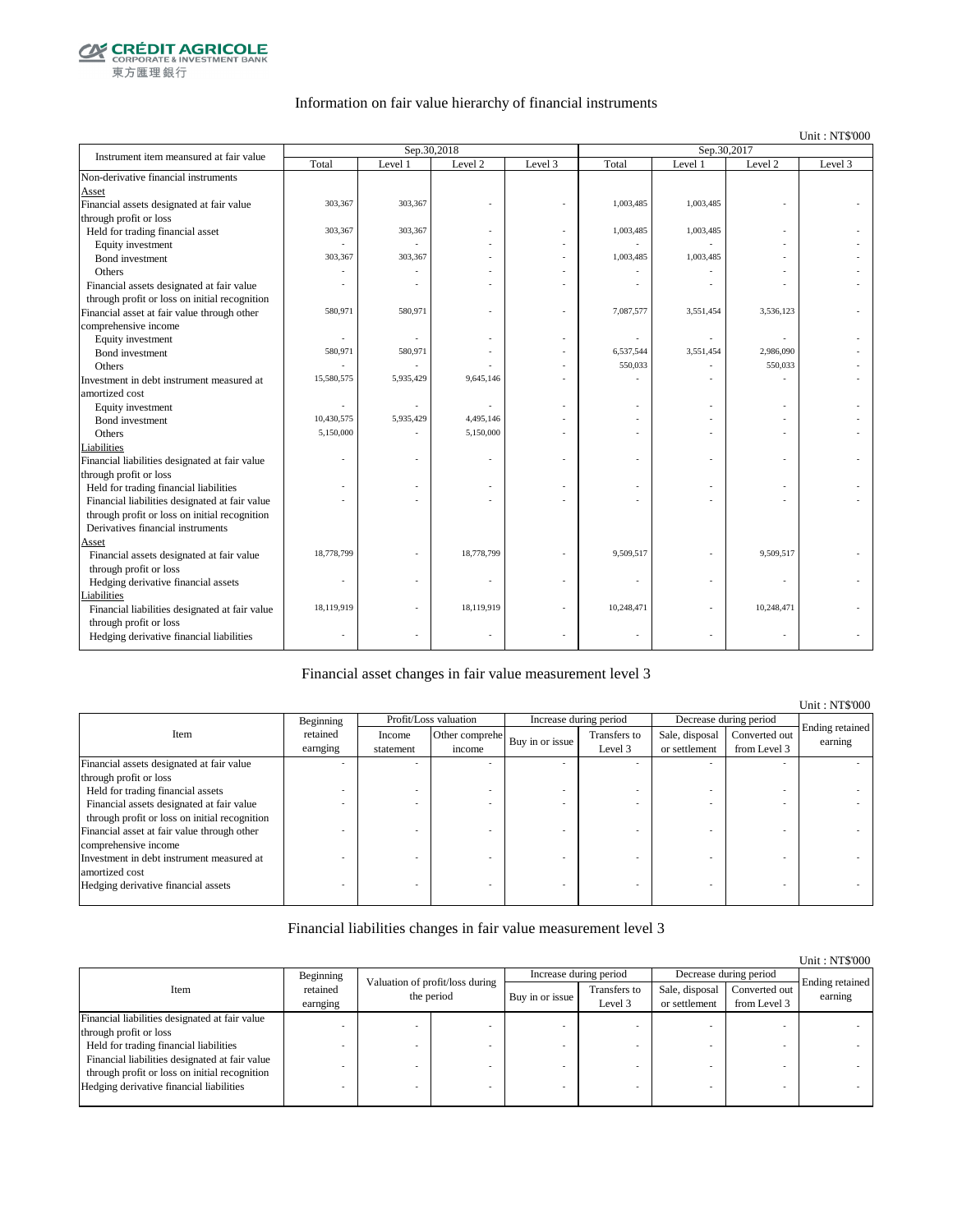

## ASSETS QUALITY

Unit : NT\$'000, %

| Year \ Month               |                                  |                          |                | Sep.30,2018                                     |                     |                                                                  | Sep.30,2017       |                |                                                 |                      |                                                      |
|----------------------------|----------------------------------|--------------------------|----------------|-------------------------------------------------|---------------------|------------------------------------------------------------------|-------------------|----------------|-------------------------------------------------|----------------------|------------------------------------------------------|
|                            | <b>ITEM</b>                      | Overdue<br>Amount        | Loan<br>Amount | $%$ of<br>Overdue<br>loans<br>to Total<br>loans |                     | $%$ of<br>Loan loss reserve Loan loss reserve<br>to Overdue Loan | Overdue<br>Amount | Loan<br>Amount | $%$ of<br>Overdue<br>loans<br>to Total<br>loans | Loan loss<br>reserve | $%$ of<br>Loan loss<br>reserve<br>to Overdue<br>Loan |
| Corporate Finance          | Security                         | $\overline{\phantom{a}}$ | 123,981        | $\overline{\phantom{a}}$                        | 511,186             |                                                                  | ٠                 | 2,667,409      |                                                 | 296,710              |                                                      |
|                            | Unsecurity                       |                          | 54,093,623     |                                                 |                     |                                                                  |                   | 31,143,603     |                                                 |                      |                                                      |
|                            | Housing Loan                     |                          |                | $\overline{\phantom{a}}$                        |                     |                                                                  |                   |                |                                                 |                      |                                                      |
|                            | Cash card                        |                          |                | $\sim$                                          |                     | <b>NA</b>                                                        | ÷                 |                |                                                 |                      | <b>NA</b>                                            |
| <b>Consumer Finace</b>     | Small credit Loan                |                          |                | $\sim$                                          |                     |                                                                  | ۰                 |                |                                                 |                      |                                                      |
|                            | Security<br>Others<br>Unsecurity |                          |                |                                                 |                     |                                                                  | -                 | ٠              |                                                 |                      |                                                      |
|                            | Total                            | $\sim$                   | 54,217,604     | $\sim$                                          | 511,186             |                                                                  |                   | 33,811,012     |                                                 | 296,710              |                                                      |
|                            |                                  | Overdue<br>Amount        | A/R<br>Amount  | $%$ of<br>Overdue A/R<br>to Total A/R           | Provision<br>Amount | $%$ of<br>Provision to<br>Overdue Loan                           | Overdue<br>Amount | A/R<br>Amount  | $%$ of<br>Overdue A/R<br>to Total A/R           | Provision<br>Amount  | $%$ of<br>Provision to<br>Overdue<br>Loan            |
| Credit card                |                                  |                          |                | $\overline{\phantom{a}}$                        |                     |                                                                  |                   |                |                                                 |                      |                                                      |
| Factoring-without recourse |                                  |                          | 30,403,142     | $\sim$                                          | 227,675             | <b>NA</b>                                                        |                   | 27,087,958     |                                                 | 270,880              | <b>NA</b>                                            |
| Other non-performing loans |                                  | $\sim$                   |                | $\sim$                                          |                     |                                                                  | $\sim$            |                |                                                 |                      |                                                      |

| Vear ∖ Month                                                               | Sep.30.2018 | Sep.30.2017 |
|----------------------------------------------------------------------------|-------------|-------------|
| Loan classified as non-Pass-Due with normal payment after debt negotiation |             |             |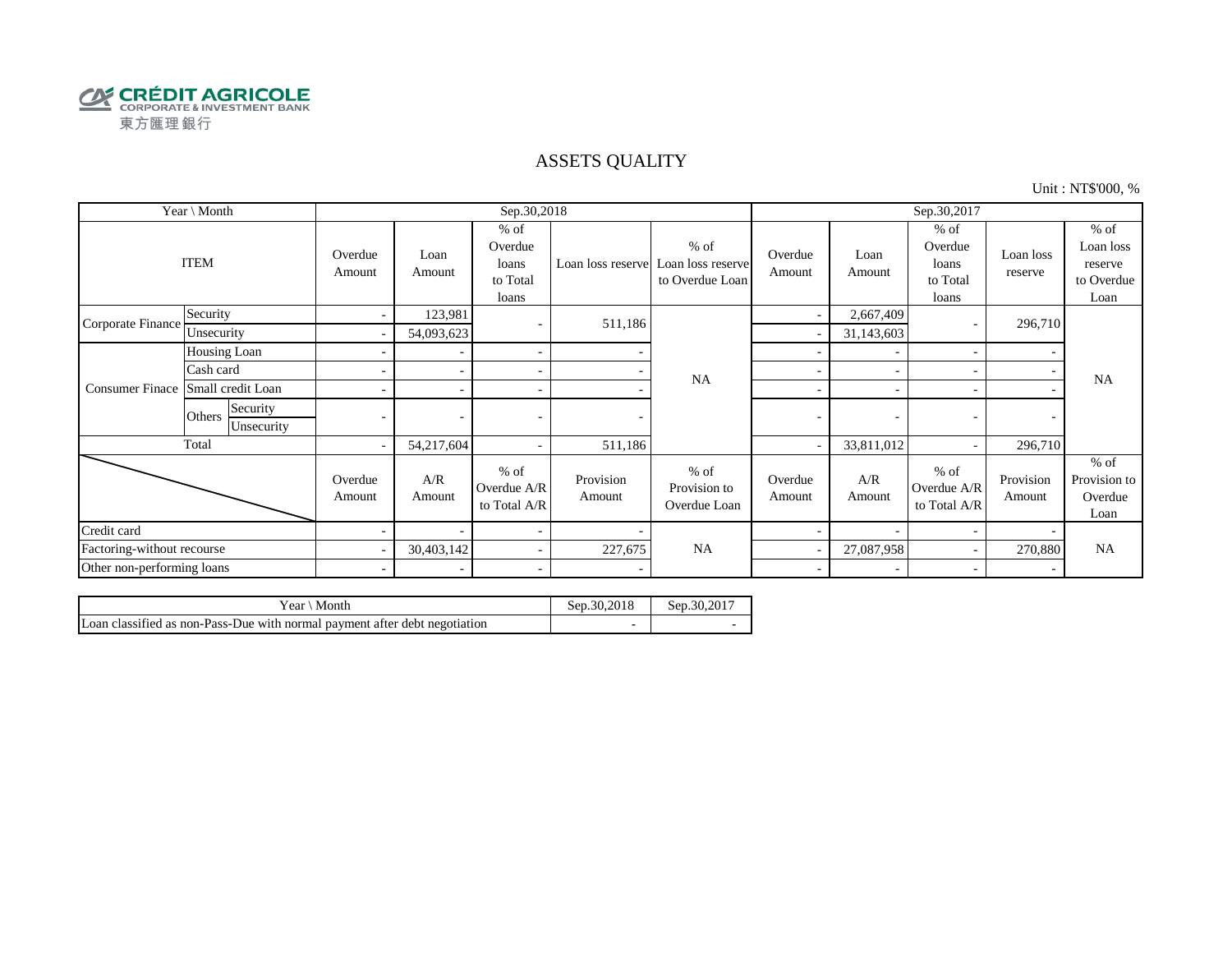

# Credit Exposure Concentration

Unit : NT\$'000, %

| Year \<br>Month |                         | Sep.30,2018                                |               |                                               | Sep.30,2017             |                                            |               |                                              |  |  |  |
|-----------------|-------------------------|--------------------------------------------|---------------|-----------------------------------------------|-------------------------|--------------------------------------------|---------------|----------------------------------------------|--|--|--|
| Ranking         | Group Name              | <b>INDUSTRIAL</b><br><b>CLASSIFICATION</b> | Credit Amount | % of Credit<br>amount to<br>net worth $(\% )$ | Group Name              | <b>INDUSTRIAL</b><br><b>CLASSIFICATION</b> | Credit Amount | % of Credit<br>amount to<br>net worth $(\%)$ |  |  |  |
|                 | <b>Axxxx</b>            | Manufacturing                              | 22,767,454    |                                               | 507% Axxxx              | Manufacturing                              | 27,087,958    | 760%                                         |  |  |  |
| 2               | <b>FOXXXXX PIXXXXXX</b> | Manufacturing                              | 9,016,059     |                                               | 201% Quxxxx             | Manufacturing                              | 8,050,842     | 226%                                         |  |  |  |
| 3               | Taxxx Sexx Coxxxxxxx    | Manufacturing                              | 8,857,398     |                                               | 197% FOXXXXX PlXXXXXX   | Manufacturing                              | 6,865,082     | 193%                                         |  |  |  |
| 4               | COXXXX                  | Manufacturing                              | 7,635,688     | 170% Gxx                                      |                         | <b>Retail Sales</b>                        | 6,489,426     | 182%                                         |  |  |  |
| 5               | Adxxxxxx Sexx Coxxxxxxx | Manufacturing                              | 7,553,683     | 168% Ctxx                                     |                         | Construction                               | 3,710,686     | 104%                                         |  |  |  |
| 6               | <b>Gxx Rx Pxx</b>       | <b>Retail Sales</b>                        | 6,489,426     |                                               | 144% Lxxx Ox            | Manufacturing                              | 3,497,512     | 98%                                          |  |  |  |
| 7               | Ctxx                    | Construction                               | 4,520,568     |                                               | 101% Fxx Eaxxxx         | Manufacturing                              | 3,276,793     | 92%                                          |  |  |  |
| 8               | Mexxxxxx                | Manufacturing                              | 3,054,275     |                                               | 68% Mixxxx Sexxxxxxxxxx | Manufacturing                              | 2,500,000     | 70%                                          |  |  |  |
| 9               | Daxxxxx                 | <b>Financial Service</b>                   | 2,600,000     |                                               | 58% Daxxxxx             | <b>Financial Service</b>                   | 2,400,000     | 67%                                          |  |  |  |
| 10              | Hx Txx                  | <b>Financial Service</b>                   | 2,600,000     |                                               | 58% EVXXXXXXX           | Transportation                             | 2,258,262     | 63%                                          |  |  |  |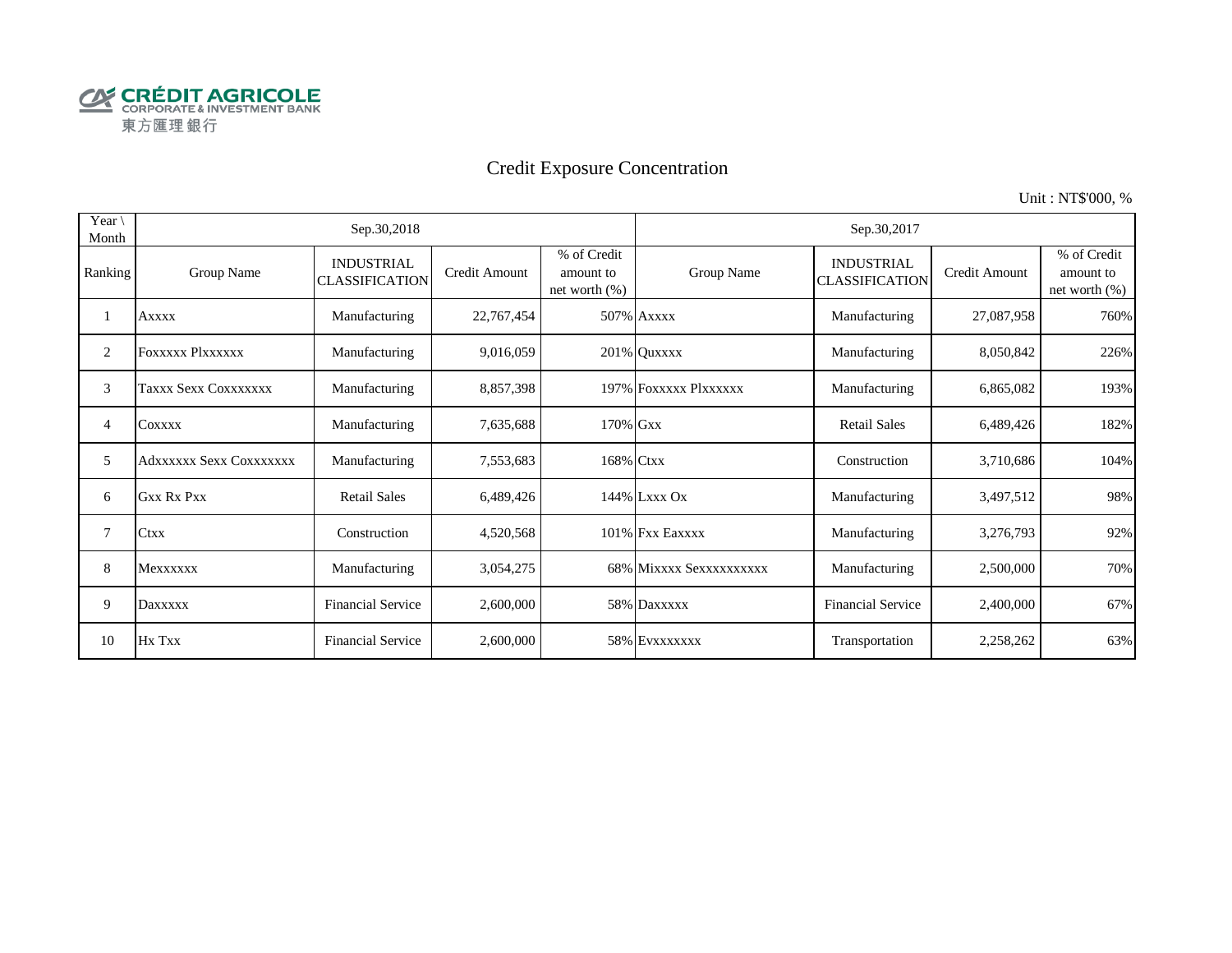

## Interest-Rate Sensitivity - TWD Currency Sep.30,2018

Unit : NT\$'000, %

| <b>ITEM</b>                                                    | $0$ to 90 days | 91 to 180 days | 181 days to 1 year       | over 1 year | <b>TOTAL</b> |  |  |  |
|----------------------------------------------------------------|----------------|----------------|--------------------------|-------------|--------------|--|--|--|
| Sensitive assets                                               | 26,864,699     | 13,081,840     | 5,009,204                | 3,422,372   | 48,378,115   |  |  |  |
| Sensitive liabilities                                          | 3,239,152      |                | $\overline{\phantom{a}}$ | 500,000     | 3,739,152    |  |  |  |
| Sensitive Gap                                                  | 23,625,547     | 13,081,840     | 5,009,204                | 2,922,372   | 44,638,963   |  |  |  |
| Equity                                                         |                |                |                          |             | 4,401,396    |  |  |  |
| Ratio of interest-rate sensitive assets to liabi<br>1,293.83 % |                |                |                          |             |              |  |  |  |
| Ratio of interest-rate sensitive gap to equity<br>1,014.20 %   |                |                |                          |             |              |  |  |  |

# Interest-Rate Sensitivity - USD Currency Sep.30,2018

Unit : US\$'000, %

| <b>ITEM</b>                                                     | $0$ to 90 days | 91 to 180 days | 181 days to 1 year       | over 1 year | <b>TOTAL</b> |  |  |  |  |
|-----------------------------------------------------------------|----------------|----------------|--------------------------|-------------|--------------|--|--|--|--|
| Sensitive assets                                                | 3,298,397      | 50,000         | $\overline{\phantom{a}}$ | 185,120     | 3,533,517    |  |  |  |  |
| Sensitive liabilities                                           | 4,106,573      | 715,765        | 1,410                    | -           | 4,823,748    |  |  |  |  |
| Sensitive Gap                                                   | (808, 176)     | (665,765)      | (1,410)                  | 185,120     | (1,290,231)  |  |  |  |  |
| Equity                                                          |                |                |                          |             | 5,126        |  |  |  |  |
| Ratio of interest-rate sensitive assets to liabi<br>73.25 %     |                |                |                          |             |              |  |  |  |  |
| Ratio of interest-rate sensitive gap to equity<br>$-25,170.33%$ |                |                |                          |             |              |  |  |  |  |

Note:

- 1. Interest-rate sensitive assets or liabilities represent interest bearing assets or interest paying liabilities influenced by the fluctuation of interest rates.
- 2. Ratio of interest-rate sensitive assets to liabilities = Interest-rate sensitive assets ÷ Interest-rate sensitive liabilities (i.e. New Taiwan Dollar interest-rate sensitive assets and New Taiwan Dollar interest-rate sensitive liabilities with tenors of less than one year)
- 3. Interest-rate sensitive gap = Interest-rate sensitive assets  $-$  Interest-rate sensitive liabilities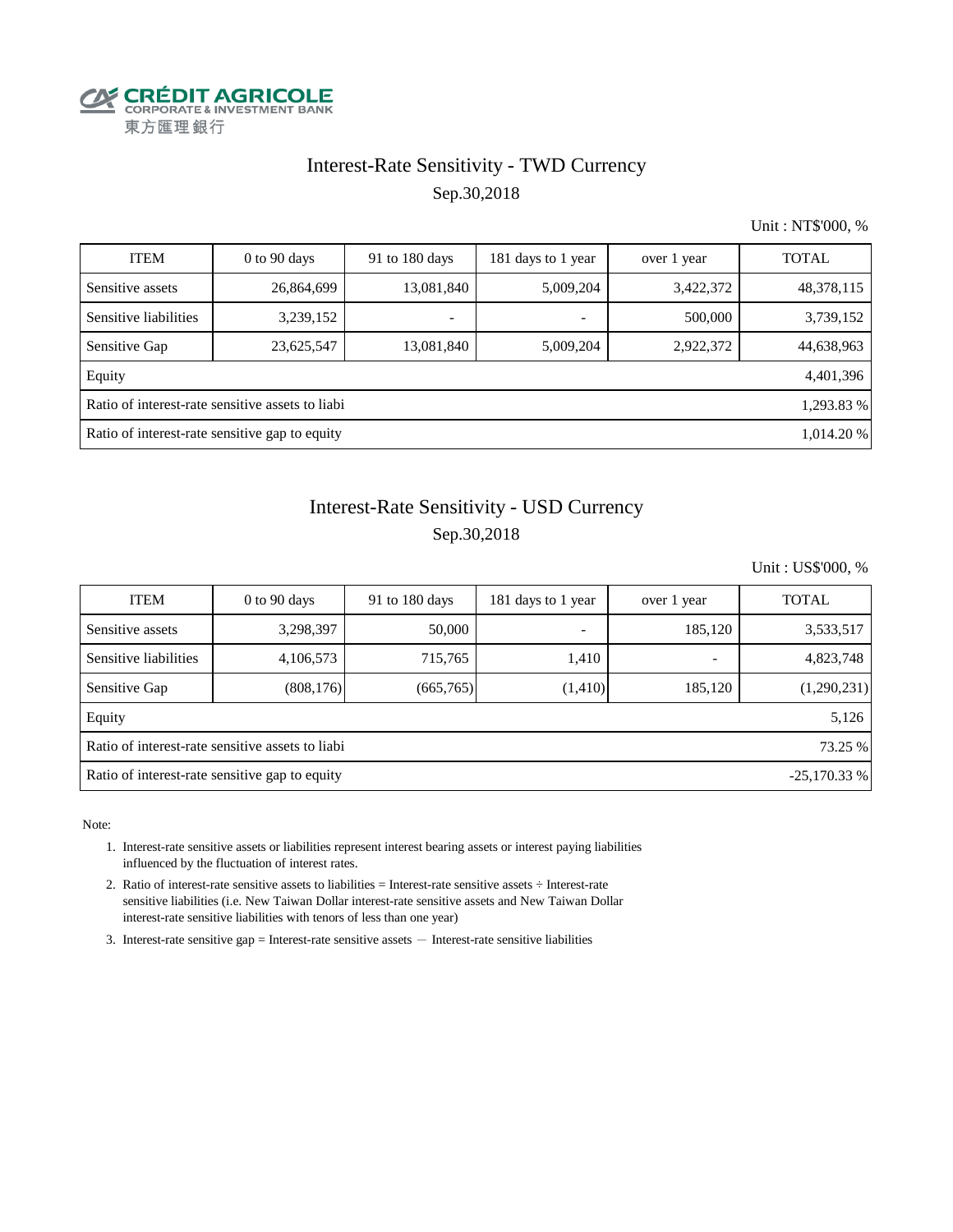

# Ratio of Profitability

Unit : %

| <b>ITEM</b>               |                   | Sep.30,2018 | Sep.30,2017 |  |
|---------------------------|-------------------|-------------|-------------|--|
| Ratio of return on assets | before income tax | 0.50 %      | 0.31 %      |  |
|                           | after incometax   | 0.41 %      | 0.22%       |  |
| Ratio of return on equity | before income tax | 14.01 %     | 10.07 %     |  |
|                           | after incometax   | 11.39 %     | 7.35 %      |  |
| Ratio of net income       |                   | 45.11 %     | 34.17 %     |  |

Note:

- 1. Ratio of return on assets = Income before income tax  $\div$  Average assets
- 2. Ratio of return on equity = Income before income tax  $\div$  Average equity
- 3. Ratio of net income = Income before income tax  $\div$  Total revenue
- 4. Income before income tax is the year-to-date accumulated income.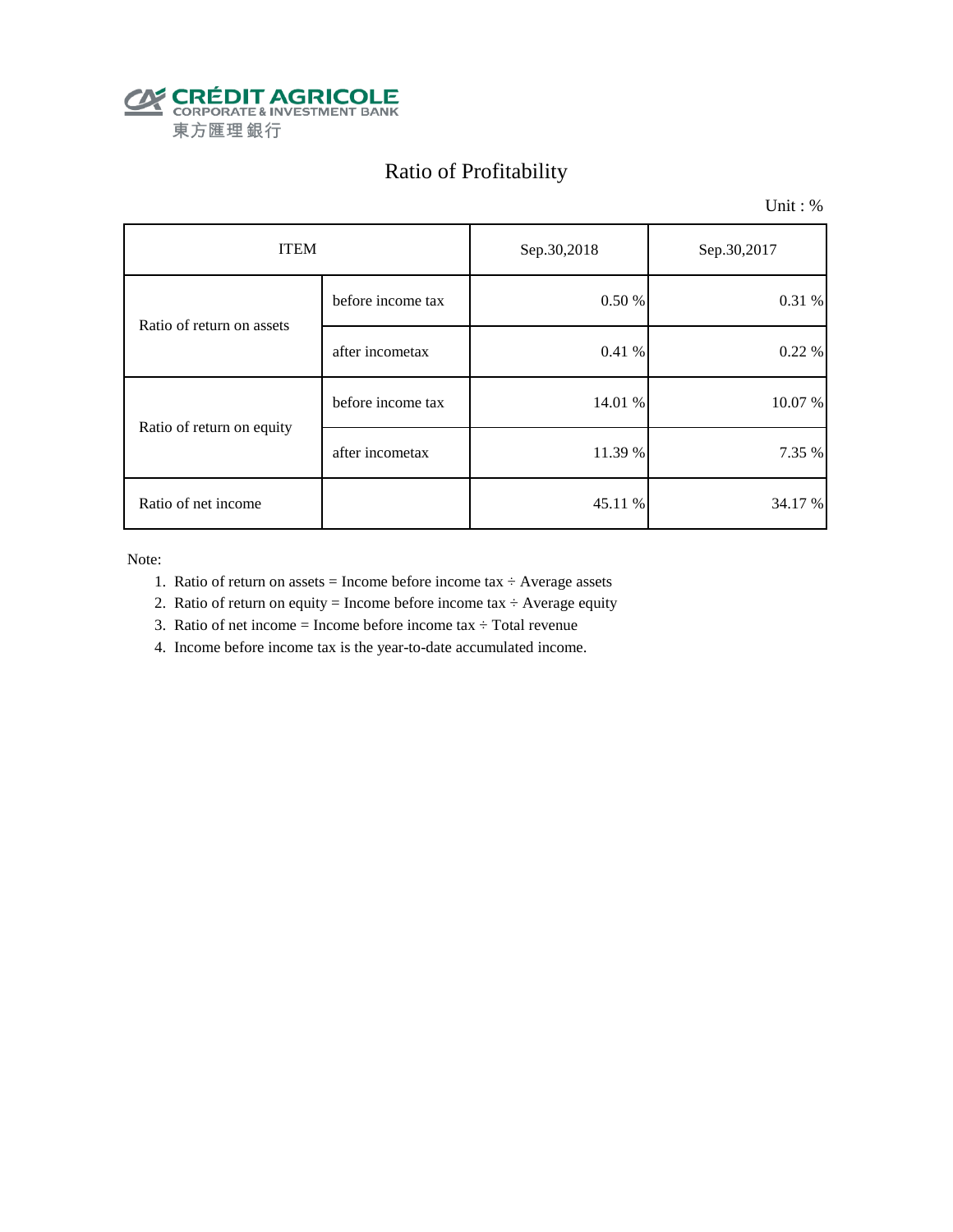

# Analysis of Assets and Liabilities by Maturity Date - TWD Currency Sep.30,2018

Unit : NT\$'000

|             | <b>TOTAL</b> | Amount for the remaining period to the maturity date |                 |                |                       |              |  |  |
|-------------|--------------|------------------------------------------------------|-----------------|----------------|-----------------------|--------------|--|--|
| <b>ITEM</b> |              | $0$ to 30 days                                       | $31$ to 90 days | 91 to 180 days | 181 days to<br>1 year | over 1 year  |  |  |
| Assets      | 718,974,715  | 260, 364, 799                                        | 198,458,288     | 140,392,232    | 99,079,125            | 20,680,271   |  |  |
| Liabilities | 723,407,113  | 216,653,118                                          | 235,168,288     | 148, 237, 275  | 97,499,711            | 25,848,721   |  |  |
| Gap         | $-4,432,398$ | 43,711,681                                           | $-36,710,000$   | $-7,845,043$   | 1,579,414             | $-5,168,450$ |  |  |

Note:

 1. The table includes only New Taiwan Dollar amounts (i.e. excludes assets and liabilities denominated in foreign currency).

## Analysis of Assets and Liabilities by Maturity Date - USD Currency Sep.30,2018

Unit : US\$'000

|             |              | Amount for the remaining period to the maturity date |                 |                |                       |             |  |  |
|-------------|--------------|------------------------------------------------------|-----------------|----------------|-----------------------|-------------|--|--|
| <b>ITEM</b> | <b>TOTAL</b> | $0$ to 30 days                                       | $31$ to 90 days | 91 to 180 days | 181 days to<br>1 year | over 1 year |  |  |
| Assets      | 31,228,315   | 11,615,912                                           | 8,849,606       | 5,392,061      | 4,009,356             | 1,361,380   |  |  |
| Liabilities | 32,466,724   | 13,395,198                                           | 7,724,015       | 5,786,697      | 4,377,617             | 1,183,197   |  |  |
| Gap         | $-1,238,409$ | $-1,779,286$                                         | 1,125,591       | $-394,636$     | $-368,261$            | 178,183     |  |  |

Note:

1. The table includes only U.S. Dollar amounts.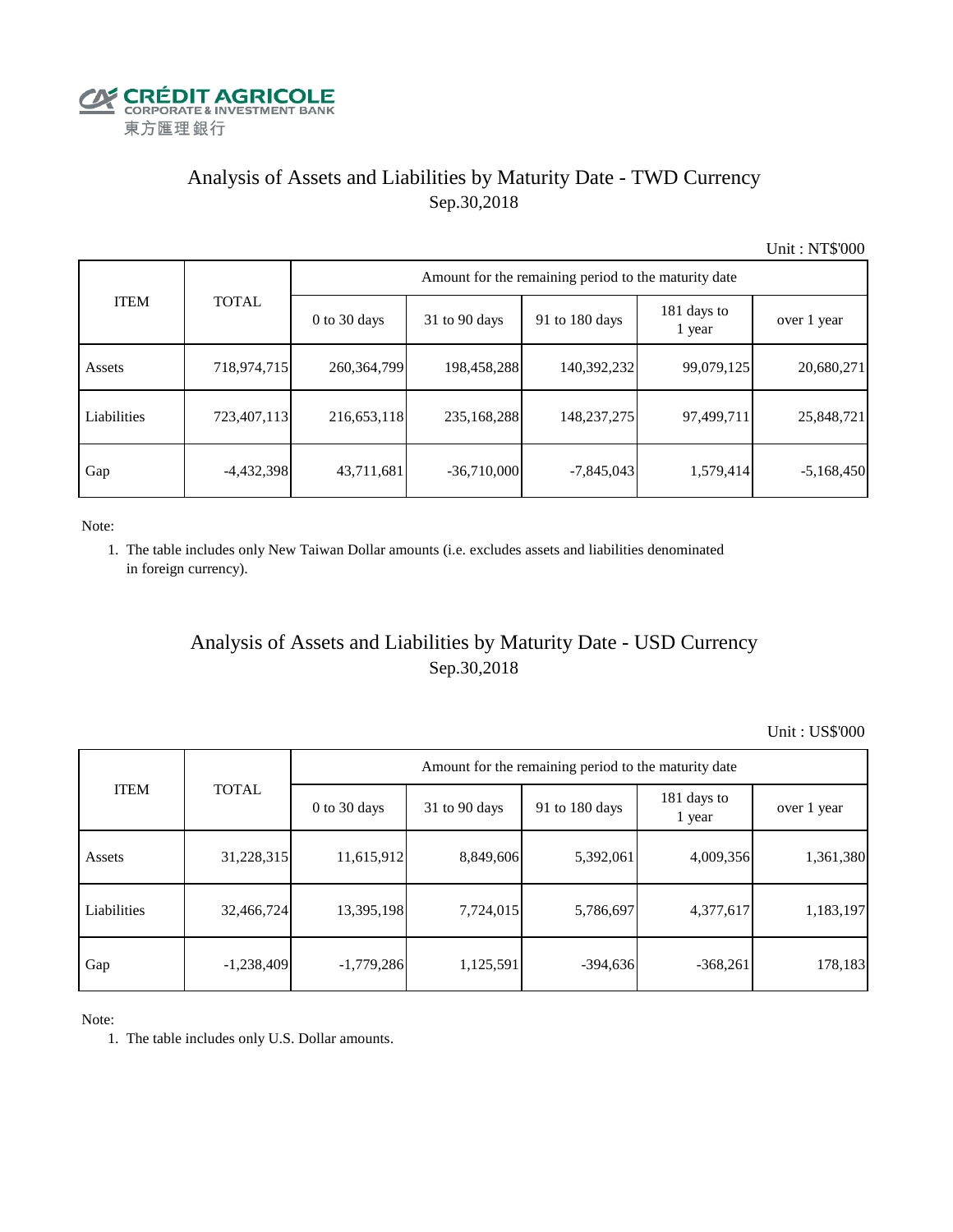

## Sale of Distressed Debt Information Sep.30,2018

1. Transcation information of distressed debt sale Unit: NT\$'000

| Transaction<br>Date | Counterparty   Debt Component | <b>Book Value</b> | Selling<br>Price | Gain/loss<br>from<br>disposal | Condition of<br>Agreement | Relationship with<br>counterparty |
|---------------------|-------------------------------|-------------------|------------------|-------------------------------|---------------------------|-----------------------------------|
| -                   | -                             |                   |                  |                               |                           |                                   |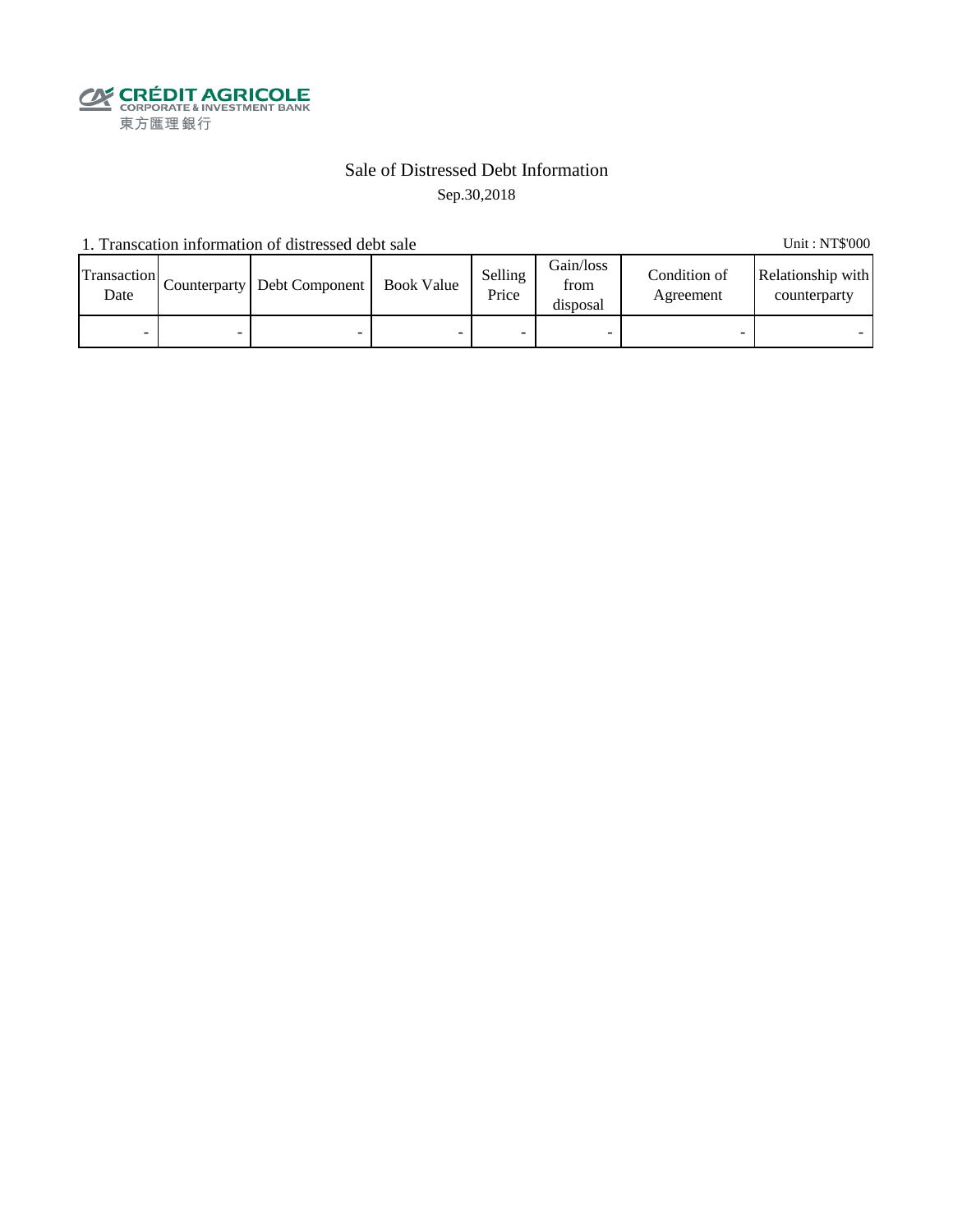

### Information of reinvestment business Sep.30,2018

Unit : NT\$'000

|                     | Main           |                   | Stockholdi   Investment<br>Realized |                      | Conditions of share consolidation between the<br>company and its affiliated companies |                                    |                                 |                          |                                        |         |
|---------------------|----------------|-------------------|-------------------------------------|----------------------|---------------------------------------------------------------------------------------|------------------------------------|---------------------------------|--------------------------|----------------------------------------|---------|
| Investee<br>company | Locatio  <br>n | Operating<br>Item | ng ratio in<br>Closing<br>Period    | <b>Book</b><br>Value | Gain/Loss in<br>Current<br>Period                                                     | Current number<br>of stock holding | Pro Forma<br>number of<br>stock | of stock                 | Total<br>Number Stockholdin<br>g ratio | Remarks |
| -                   |                | -                 | $\overline{\phantom{0}}$            | -                    | $\overline{\phantom{a}}$                                                              | -                                  |                                 | $\overline{\phantom{0}}$ |                                        |         |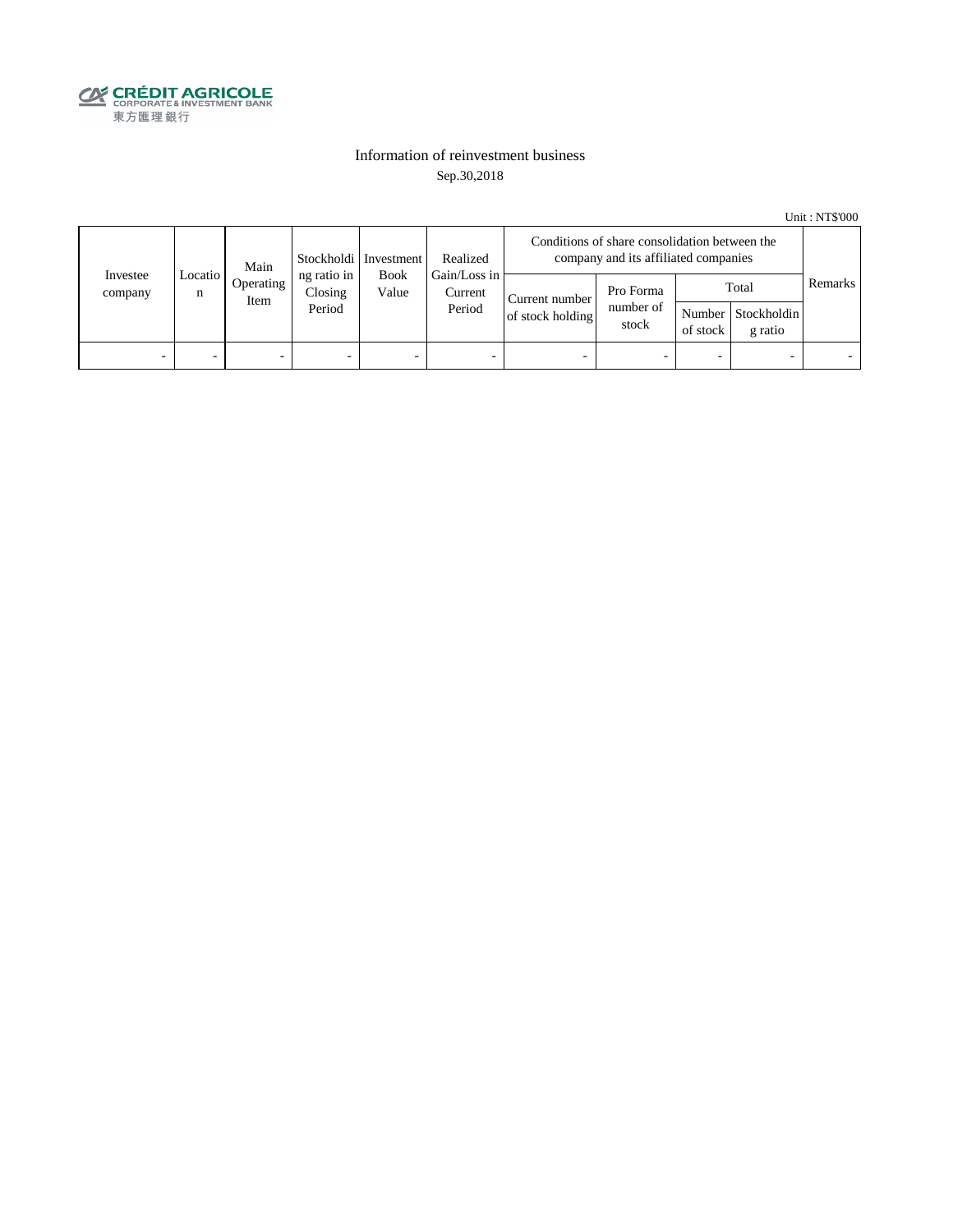

# Ratio of Deposits, Time Deposits and Foreign Currency Deposits to Total Deposits

Unit : NT\$'000, %

|                                | Sep.30,2018 | Sep.30,2017 |
|--------------------------------|-------------|-------------|
| Demand deposits                | 279,210     | 2,883,222   |
| % of Demand deposits           | 0.74%       | 7.28 %      |
| Time deposits                  | 37,438,631  | 36,728,552  |
| % of Time deposits             | 99.26 %     | 92.72 %     |
| Foreign currency deposits      | 34,506,921  | 35,209,972  |
| % of Foreign currency deposits | 91.49 %     | 88.89%      |

Note:

1. % of Demand deposits = demand deposits  $\div$  total deposits ;

% of Time deposits = time deposits  $\div$  total deposits ;

- % of Foreign currency deposits = foreign currency deposits  $\div$  total deposits
- 2. Demand deposits and Time deposits include Foreign currency deposits and Treasury deposits.
- 3. Postal office deposits are excluded.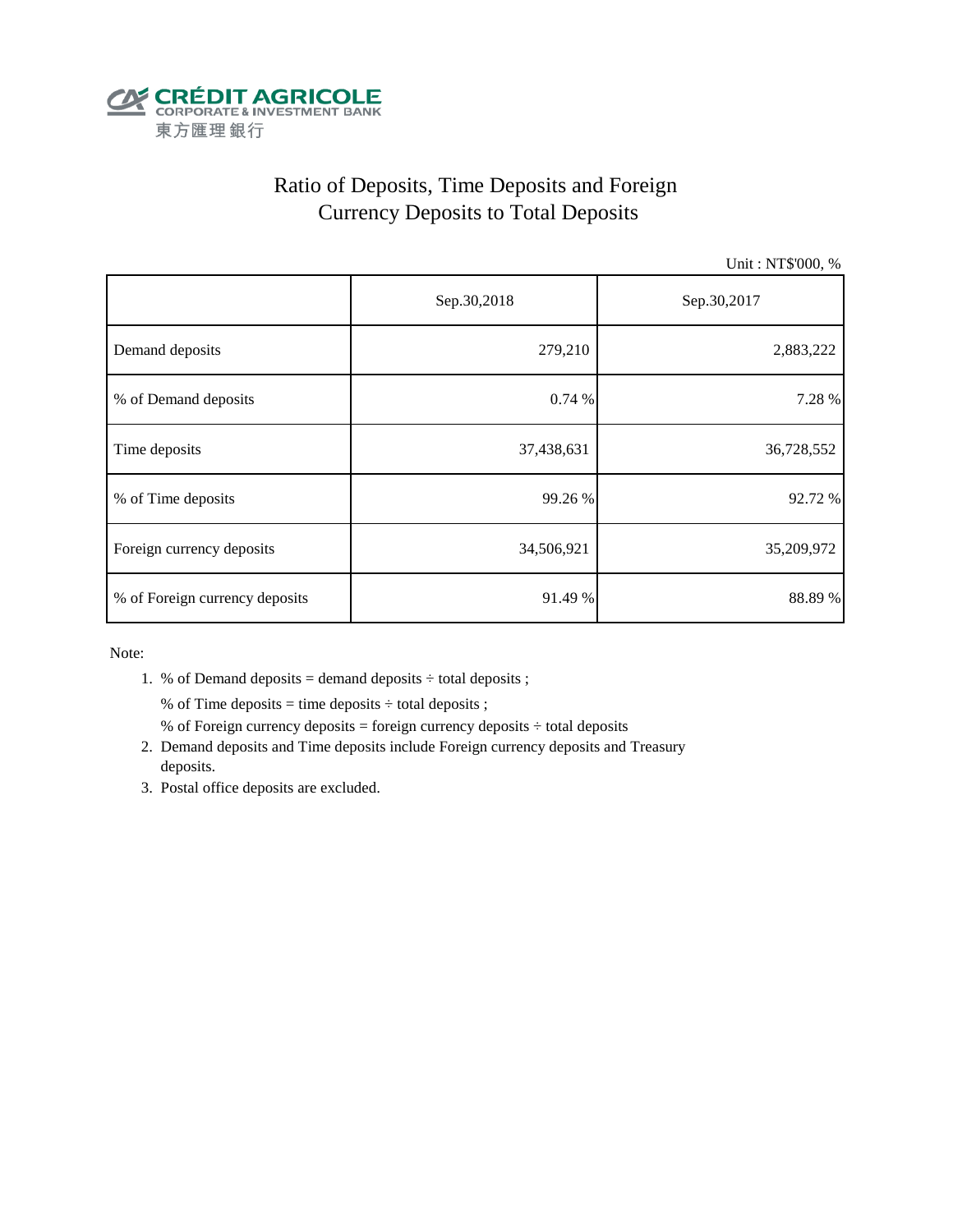

# Ratio of Small and Medium-Size Enterprise (SME) Loans

Unit : NT\$'000, %

|                     | Sep.30,2018 | Sep.30,2017 |
|---------------------|-------------|-------------|
| <b>SME</b> Loans    | -           |             |
| % of SME Loans      | $0.00\ \%$  | $0.00\ \%$  |
| Consumer Loans      | -           |             |
| % of Consumer Loans | $0.00\ \%$  | 0.00 %      |

Note:

1. % of SME Loans = SME Loans ÷ Total Loans;

% of Consumer Loans = Consumer Loans ÷ Total Loans

 2. Small and Medium-Size Enterprises (SME) are identified according to the definition promulgated by the Banking Bureau.

Employee Loans under Welfare Committee and other individual Consumer Loans.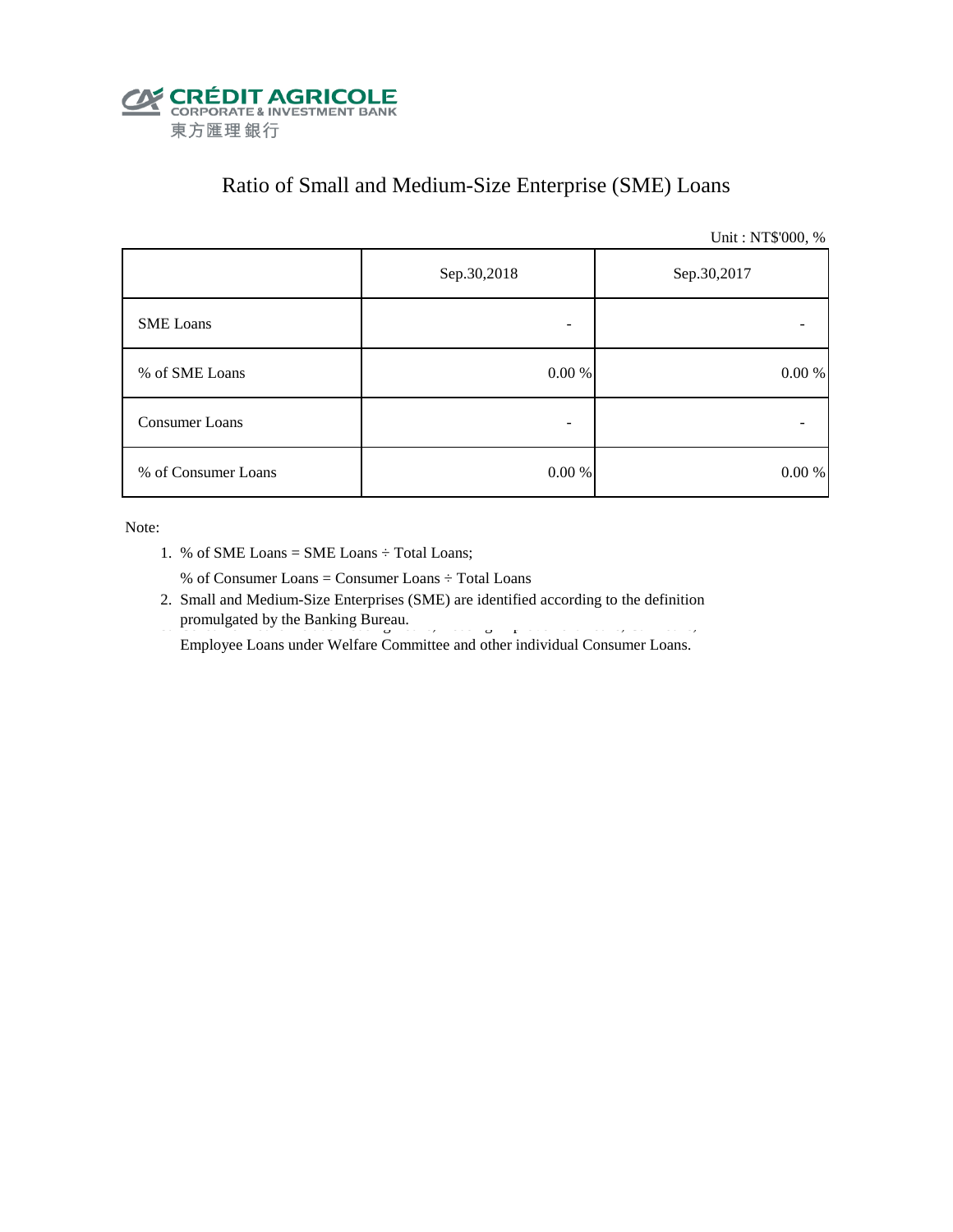

# Interest Bearing Assets and Interest Paying Liabilities

|                                                          |                    |                          |                    | Unit: NT\$'000, %        |  |
|----------------------------------------------------------|--------------------|--------------------------|--------------------|--------------------------|--|
| <b>ITEM</b>                                              | Sep.30,2018        |                          | Sep.30,2017        |                          |  |
|                                                          | Average<br>balance | Average<br>interest rate | Average<br>balance | Average<br>interest rate |  |
| Interest bearing assets                                  | 108,472,358        | 1.52 %                   | 70,505,088         | 1.46 %                   |  |
| Due from Central Bank, other branches<br>and other banks | 12,097,622         | 1.67 %                   | 8,891,871          | 0.57%                    |  |
| Securities purchased                                     | 28,540,711         | 0.45%                    | 9,332,795          | 0.61%                    |  |
| A/R Forfaiting - without recourse                        | 20,699,052         | 2.66 %                   | 19,913,610         | 1.66 %                   |  |
| Loans, discounted notes and bills                        | 47,134,973         | 2.13 %                   | 32,366,812         | 1.95 %                   |  |
| Interest paying liabilities                              | 103,820,511        | 2.30 %                   | 72,772,659         | 1.49 %                   |  |
| Due to banks and other branches                          | 61,673,626         | 2.05 %                   | 39,820,050         | 1.45 %                   |  |
| Deposits (demand deposits, time<br>deposits and NCD)     | 42,146,885         | 2.66 %                   | 32,952,609         | 1.54 %                   |  |

Note:

1. Average balance is based on daily average balance of interest bearing assets or interest liabilities.

 2. Interest bearing assets or interest paying liabilities are disclosed in accordance with the chart of accounts or their nature.